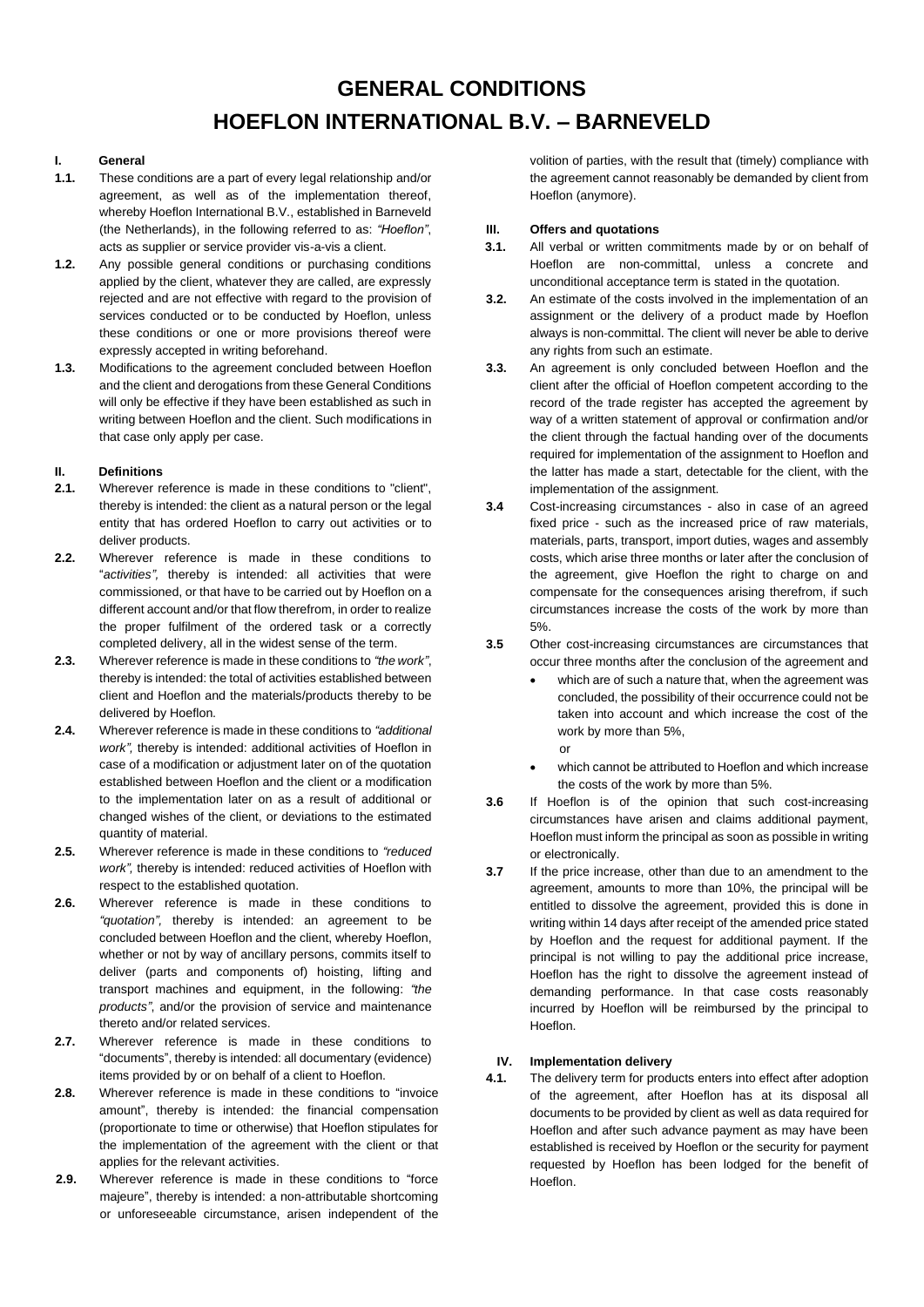- **4.2**. The client is obligated to provide Hoeflon before delivery with the necessary instructions that are required for the correct shipment, acceptance, or assembly of the product.
- **4.3.** Delivery terms submitted by Hoeflon are indicative and can never be considered strict time limits. The delivery term is automatically extended if stagnation occurs that cannot be attributed to Hoeflon. In case of such an overrunning of the delivery term, the client never has the right to claim compensation of additional or replacement, direct or indirect damage, nor to non-compliance or suspension of any obligation flowing from the agreement or from any other agreement, or to terminate or rescind the agreement, barring force majeure on the part of Hoeflon or default becoming effective after notice.
- **4.4.** The products or matters are deemed delivered as soon as they have been received by the client and/or have been assembled. The client commits himself to provide Hoeflon (or possibly their transporter) with the opportunity to deliver the products or matters at the delivery address submitted by client and thereby to do everything that is possible to prevent or limit as much as possible waiting time for Hoeflon (or their transporter). Any possible costs related to waiting time are borne by the client.
- **4.5**. Unless established otherwise, delivery in the Netherlands occurs free on truck (fot) or free on board (fob). This means that Hoeflon is exclusively liable for the matters sold and delivered by them through the moment of actual loading of the matters into the applicable means of transportation of or made available by the client, and no longer for the moment after. After the moment of loading, all risks fall to the client.
- **4.6.** If the client must provide the means of transportation, he is obligated to receive the matters at the time to be notified by Hoeflon beforehand ex works. If Hoeflon must provide the means of transportation, they will timey notify the client of the date of departure and/or the expected time of arrival at the place of destination of the means of transport.
- **4.7.** Hoeflon has the right in the latter case mentioned under 4.6., if the normal air, water, road, or rail transport is impossible or is structurally hampered, to send the matter in the manner that appears best to them to assure timely delivery (as much as possible), while the resulting costs or additional costs respectively are borne by the client. In such case, Hoeflon is never liable in the matter of delayed delivery.
- **4.8.** If at the discretion of Hoeflon there are grounds to assume that the client will not or will not fully be able to comply with an agreement, Hoeflon has the right to demand from a client within the Netherlands advance payment or the lodging of a security up to a maximum of 50% of the total assignment before proceeding with delivery, activities, transport, ordering of transport, or with further delivery. If the client fails to do so, Hoeflon has complied with their delivery obligation by offering the matters against simultaneous payment or security to the client.
- **4.9.** Delivery is deemed completed at the time when the client receives the products and/or the packing slip and/or transport document issued by Hoeflon is received and/or signed.
- **4.10.** Client is subject to a purchase obligation with regard to the matters ordered from Hoeflon within 4 weeks after the delivery date submitted by Hoeflon in writing to client upon conclusion of the agreement of the date announced by Hoeflon after conclusion of the agreement on which the product is ready for acceptance at Hoeflon. As a result, client is obliged to effectively take the matters within that established period. Matters that are ready for shipment and delivery from Hoeflon must be effectively picked up after the afore-intended written notification of Hoeflon within a written 4-week term established to such effect by Hoeflon by or on behalf of client, failing which, Hoeflon has the right - if the client does not effectuate

acceptance within that 4-week term after written notification to rescind without judicial intervention the agreement after that 4 week term in writing immediately and to therefore considered it as instantly terminated, under the consequent obligation of client to compensate the damage to Hoeflon which is established in such case at an immediately payable 25% of the total invoice amount to be settled for the ordered product that was not accepted, without prejudice to demonstrable additional damage and setoffs with what may already have been paid in advance by client and the contractual interest owed thereon as from the termination date.

### **V. Details of client**

- **5.1.** Client is obligated to timely provide all data and documents that Hoeflon judges to require for the correct implementation of the assignment granted in the form desired and in the manner desired as well to Hoeflon. In addition, client will always keep Hoeflon informed of all relevant information that is of importance for Hoeflon and the services provided.
- **5.2.** Client guarantees the correctness, completeness, and reliability of the data and documents provided to Hoeflon, also in the event they derive from third parties, to the extent it does not flow differently from the assignment, and safeguards Hoeflon entirely against liability that flows from the contrary.
- **5.3.** If the implementation of the assignment is delayed as a result of non-compliance with what is established in 5.2., the resulting additional costs and additional compensation are borne entirely by client.
- **5.4.** Hoeflon has the right to suspend the implementation of the assignment until the moment that client has complied with the obligation mentioned in 5.1. to the satisfaction of Hoeflon.
- **5.5.** If and to the extent client requests such, the documents provided to Hoeflon that are the property of client will be returned to him after implementation of the assignment at the latter's expense.

#### **VI. Implementation provision of services**

- **6.1.** Hoeflon determines the manner in which the assignment granted is carried out. Hoeflon thereby takes into account with timely provided indications of the client, as are responsible within the sector and context of the agreement, such at the ultimate discretion, however, of Hoeflon. The risk of the correct implementation of indications provided telephonically by or on behalf of the client and the means of communication used by the client lies with the client.
- **6.2.** Hoeflon has three types of provision of services:
	- a. installation;
		- b. maintenance;
		- c. advice on commissioning and training;

*Installation:* the delivery and installation by Hoeflon of compact cranes.

*Maintenance:* that fall into the following categories:

*a.maintenance agreement:* pursuant to this agreement, Hoeflon commits itself to carry out, such number of times annually as is established with the client, preventive controls of the proper functioning of products. The calling costs and labour costs for these preventive controls on locations designated by the client are not included therein. Costs of material and labour costs with regard to additional activities are billed separately.

*b.service agreement:* as the maintenance agreement, plus the execution of breakdown activities or visits in connection with breakdown notifications by client, whereby the calling costs and labour costs (whether or not for additional activities) are included.

Costs of material are billed separately. In case of breakdown activities that are necessary due to, whether or not deliberate,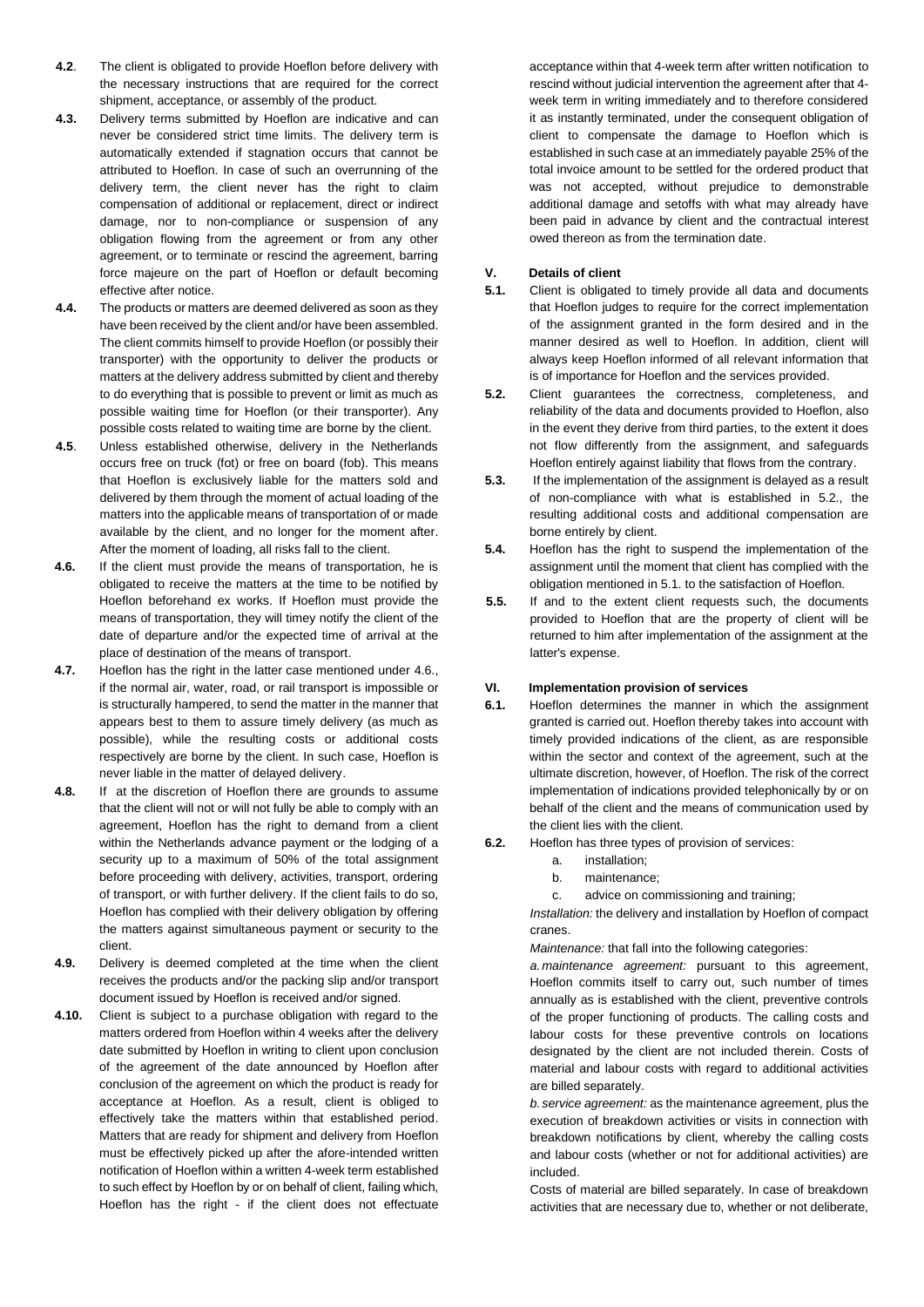damaging, inexpert use of the products, due to outside causes, such as fire, storm and/or water damage, lightning impact (direct or indirect), malfunctions in the supply of power, telecom networks, or as a result of activities that were conducted by client or third parties, all costs are billed to client separately.

*Advice on commissioning and training:* explanation by or on behalf of Hoeflon regarding the functioning of the product and the manner in which it can be used optimally in various applications, as well as the best possible maintenance thereof.

- **6.3.** The client agrees that Hoeflon has the agreement implemented under his responsibility, if necessary by third parties. The applicability of articles 7:404 and 7:407 section 2 BW (Civil Code) is excluded.
- **6.4.** The implementation of assignments granted solely occurs for the benefit of the client. Third parties cannot derive any rights from the content of the activities conducted and the client indemnifies Hoeflon entirely in this matter.
- **6.5.** The information of the client provided to Hoeflon will be retained after termination of the assignment and/or the matter for a maximum of 7 years, after which it will be destroyed.
- **6.6.** The legal claim for the release of documents to the client or his successors in title lapses after expiry of five years after the ending of the involvement in the matter (article 7:412 BW (Civil Code)). Entry into effect of this term is based barring proof to the contrary on the time the involvement of Hoeflon ends, as evinced by the announcement to the client in and with regard to the matter sent last.
- **6.7.** Any possible terms established in the agreement or after by Hoeflon or client within which the activities will be carried out or products delivered only apply, unless expressly established otherwise, only by approximation and are not strict time limits. The overrunning of such a term does not constitute an attributable shortcoming of Hoeflon and therefore no grounds for the rescission of the agreement either. In case of the overrunning of such a term, Client can, however, set a new, reasonable term within which Hoeflon must, barring force majeure, have carried out the agreement. Only the overrunning of the new, reasonable term constitutes grounds for the rescission of the agreement by the client.

## **VII. Retention of title**

- **7.1.** Hoeflon remains the owner of the products or matters delivered by them to the client, until the client has complied with all his obligations, also future ones, vis-a-vis Hoeflon. The client bears the risk of loss or damaging of the delivered product or matter from the moment of first delivery, whatever it was caused by, for as long it has not been fully settled yet.
- **7.2.** Without the cognizance and prior written consent of Hoeflon, the client is not authorised before the full payment of the delivered matter or product to pawn the delivered matter or product to third parties, to encumber it, or to transfer the property thereof, and Hoeflon will remain the proprietor thereof until the client has integrally complied with his payment obligations towards Hoeflon.
- **7.3.** For as long as the products as a result hereof still are the property of Hoeflon, Hoeflon in case of non-compliance or of a legitimate fear of non-compliance by the client with an undertaking flowing for him from the agreement, has the right at all times, without any default notice or judicial intervention being required, to retake possession of these matters or products, wherever they are located. The buyer presently authorises Hoeflon for such case to access the area where these matters or products are located or may be located, to disassemble and to recover such.
- **7.4.** The consequences in the field of property law of invoking the retention of title by Hoeflon are governed by Netherlands

legislation, unless the law of the country of destination in case of matters or products intended for export contains provisions that are more advantageous for Hoeflon than Netherlands legislation. In such case, Hoeflon may demand application of the law of the country of destination.

**7.5.** Hoeflon has the right to either keep the matters that have been recovered and that they have reacquired the possession of again under their control until the client has paid all his payables, or sell them to third parties, in which case the net proceeds will serve to be deducted from the receivables of Hoeflon that still must be settled by the client.

## **VIII. Implementation**

- **8.1.** Hoeflon will carry out the work well, properly, and in accordance with the provisions of the established quotation. The activities will be conducted on normal workdays and within the normal working hours of Hoeflon, unless established otherwise.
- **8.2.** The client gives Hoeflon the opportunity to carry out the work. The client makes sure that Hoeflon timely has at their disposal all permits required for the work (such as licenses and exemptions) and the information to be provided by him for the work.
- **8.3.** The client timely provides the connection options for the purpose of such power, gas, internet and/or water as may be required for the work and the testing thereof. The costs thereof are borne by the client.
- 8.4. The client must make sure that activities and/or deliveries to be conducted by third parties that are not a part of the work of Hoeflon are carried out in such a manner and so timely that the implementation of the work is not subjected to any delays as a result. If delays in the sense of this article nevertheless arise, the costs involved are borne by the client.
- **8.5**. The client bears the risk of damage caused by:
	- a. errors or defects in the constructions and work methods expressly requested by him;
	- b. defects or unsuitability in matters (materials or tools) deriving from him or prescribed by him or that have to be obtained from a prescribed supplier, also including the (im)movable property on which he has the work implemented;
	- c. non or late delivery of the matters listed under b.;
	- d. him or activities or deliveries conducted by third parties by his order;
	- e. damage to and loss of materials, parts, property, or tools of Hoeflon from the moment that they have been introduced during the time that they remain under the supervision of client outside normal working hours.
- **8.**6 If it turns out after the adoption of the agreement that matters coming from the work (such as materials and parts) are contaminated, the client is liable for the consequences resulting therefrom for the implementation of the work.
- **8.7** Modifications to the agreement or the conditions for implementation will be established in writing. The lack of a written assignment leaves unaffected the claims of Hoeflon and of the client to the setting off of additional and reduced work. In the absence of a written order, the burden of proof for the modification lies with the party making the claim.
- **8.8** The client is authorised at all times to cancel the agreement entirely or in part, in which case he will have to pay the following price, with due regard for what follows:
	- a. in case of the delivery of a product, Hoeflon is entitled in case of premature cancellation to 25% of the payable invoice amount for the product not taken, without prejudice to demonstrable additional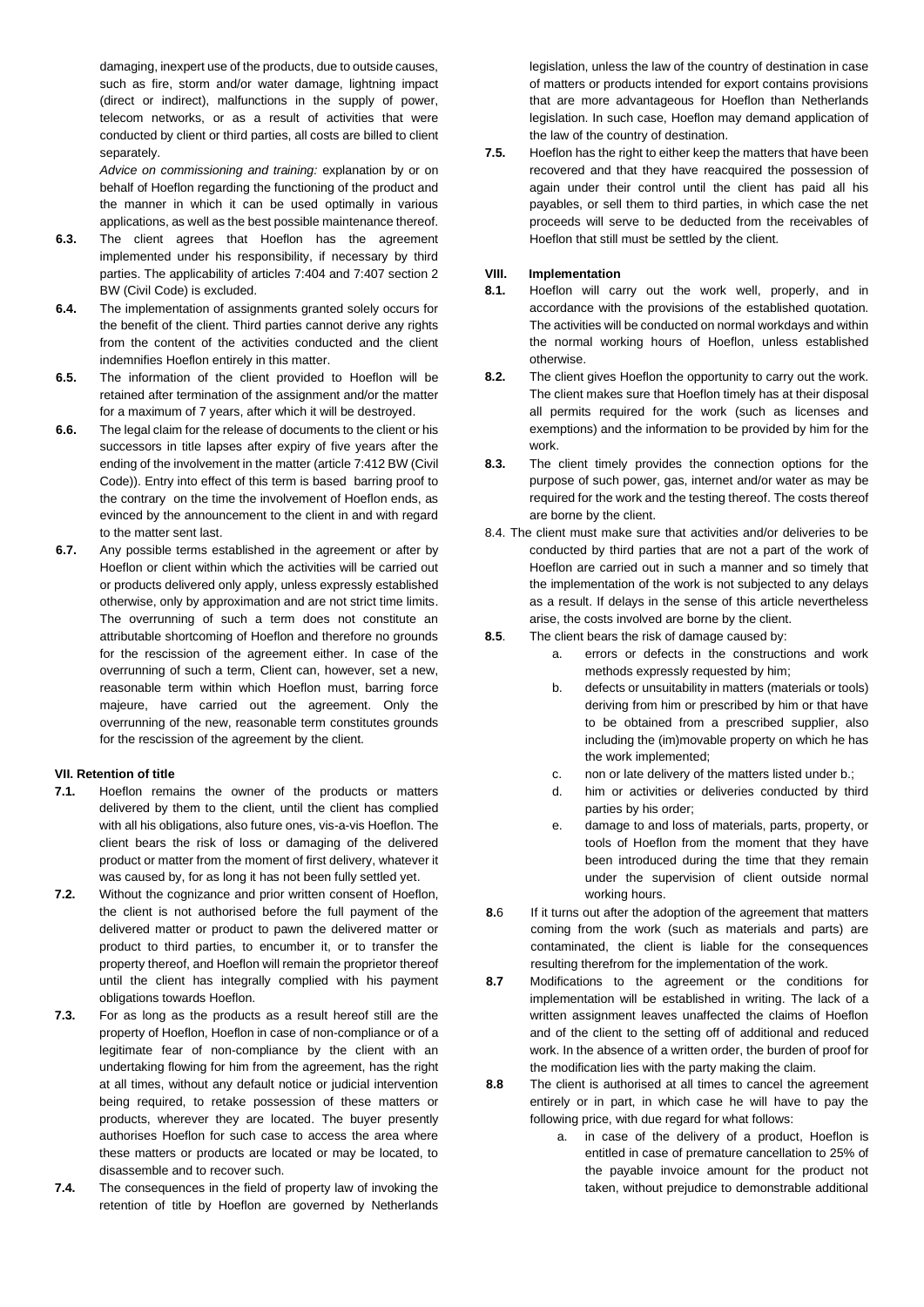damage and the setting off with what may have already been paid in advance;

- b. upon contracting work, Hoeflon is entitled in such case to the contract amount, increased by the costs that they have had to incur as a result of noncompletion, and minus the savings that flow for them from the cancellation;
- c. in case of post-calculation, the price owed by the client is calculated based on the costs incurred, the labour conducted, and the profit that Hoeflon would have made on the entire work;
- d. Hoeflon sends the client a specified final invoice of what the client owes as a result of the cancellation.

# **8.9**. The work is deemed delivered:

- a. either when Hoeflon has announced to the client that the work is completed, and he has approved the work or when the packing slip and/or the transport document issued by Hoeflon has been received and/or signed:
- b. or when no more than 8 days have elapsed after Hoeflon has announced in writing and by way of registered mail to the client that the work is completed, and his client has failed to approve the work within this term or to accept it by not confirming in writing by way of registered mail to Hoeflon.
- **8.10** Small defects that can be restored within the warranty term will not constitute grounds for the withholding of approval, receipt, or acceptance, on condition they do not oppose the possible commissioning of the work;
- **8.11** As a result of the delivery, the full risk for the work is transferred from Hoeflon to the client.

## **IX. Intellectual property**

- **9.1.** Hoeflon reserves itself as its own property and possession all rights with regard to products of the mind that are applicable to products they deliver, use, or have used in the context of the implementation of the agreements with client or products developed by them.
- **9.2.** It is expressly prohibited to client to multiply, copy for himself or for third parties and to disclose or exploit those products and services of Hoeflon, also including, though not limited to, (computer) programs, work methods, technique, advice, knowhow, and other products of the mind, whether or not through the deployment of third parties.

## **X. Force majeure**

- **10.1.** Force majeure on the part of Hoeflon can be said to pertain in any case if Hoeflon after conclusion of the agreement is prevented from complying with their obligations from this agreement or with the preparation thereof as the result of international conflicts in or around the country of the client, (civil) war, threat of war, rioting, terror (attacks), upheaval, work strikes, company occupation, exclusion, fire, environmental and water damage, flooding, government measures, extreme weather conditions, disruption of the supply of power and company resources, malperformance by third parties that Hoeflon is not responsible for, unforeseeable defects on means of transport, telecom, internet, soft or hardware, and furthermore arisen as a result of all other causes outside the fault or the sphere of risk of Hoeflon.
- **10.2.** If Hoeflon cannot, cannot timely, or cannot properly comply with their obligations from the agreement as a result of the causes mentioned in 10.1., that cannot be attributed to them, those obligations are suspended until the moment that Hoeflon is able still to comply in the established manner, without Hoeflon falling into default with regard to compliance with their

obligations and without their risking being subjected to the compensation of damages.

**10.3.** Client has the right in case the situation as intended in 10.2. has occurred for 30 consecutive days, to subsequently cancel the agreement entirely or in part and with immediate effect.

## **XI. Invoice amount**

- **11.1** The sales price of a product, matter, or service to be delivered by Hoeflon always is exclusive of sales tax. For the implementation of an agreement, the client owes the established fee, increased by sales tax, freight charges, and costs of clearance.
- **11.2** The fee on which the invoice amount is based does not depend on the outcome of the assignment granted, but is calculated with due regard for the customary (hourly) rates of Hoeflon and is due to the proportion activities have been conducted by Hoeflon for the benefit of client.
- 11.3 Costs of additions and/or modifications to the assignment are always borne by client.
- **11.4** Activities conducted can, if the implementation of the agreement stretches out over a period longer than one month, be billed intermediately.
- **11.5** Hoeflon has the right before the start of the activities and intermediately to suspend the implementation of the activities until the moment that client pays a reasonably and fairly determined advance of a maximum of 50% for the activities to be conducted to Hoeflon, or has lodged security to such effect.
- **11.6** Products, matters, or documents provided by the client to Hoeflon for processing can in case of default that has become effective can always be retained by Hoeflon with a written appeal to retention until the payable claim(s) of Hoeflon have been settled in full.

## **XII. Payment**

- **12.1.** Barring arrangements to a different effect that are to be demonstrated by the client, the payment of invoices of Hoeflon must occur within 14 days after invoice date. The client does not have the right to apply discounts, the setting off of debts, or compensation, barring the written approval obtained beforehand from Hoeflon.
- **12.2.** In case of the overrunning of this term, the client falls legally into default and a delay interest of 1% per month is due. A part of a month is counted as an entire month.
- **12.3.** Only payment by transfer to the bank account registered to the name of Hoeflon kept at the banking institution chosen by Hoeflon in the Netherlands, or the payment in cash against a proper proof of settlement lead to the discharge of the client.
- **12.4.** If Hoeflon takes collection measures against the client who is in default and fails to comply after summation as well, then the costs incumbent upon that claim - with a minimum of 15% of the outstanding invoices and furthermore in conformity with the legal standards - fall to the charge of the client. If the extrajudicial costs effectively incurred are higher than flows from the preceding, the costs effectively incurred, if Hoeflon so desires, are due.
- **12.5.** All claims of Hoeflon on the client are instantly exigible if:
	- a payment term is exceeded;
	- a bankruptcy application has been filed against client, he has gone bankrupt or has applied for suspension of payments or files a request for legal debt restructuring respectively;
	- an attachment is levied on matters or claims of client;
	- the client (legal person) is dissolved or liquidated or disposes of his stakes in the own enterprise without the prior consent of Hoeflon;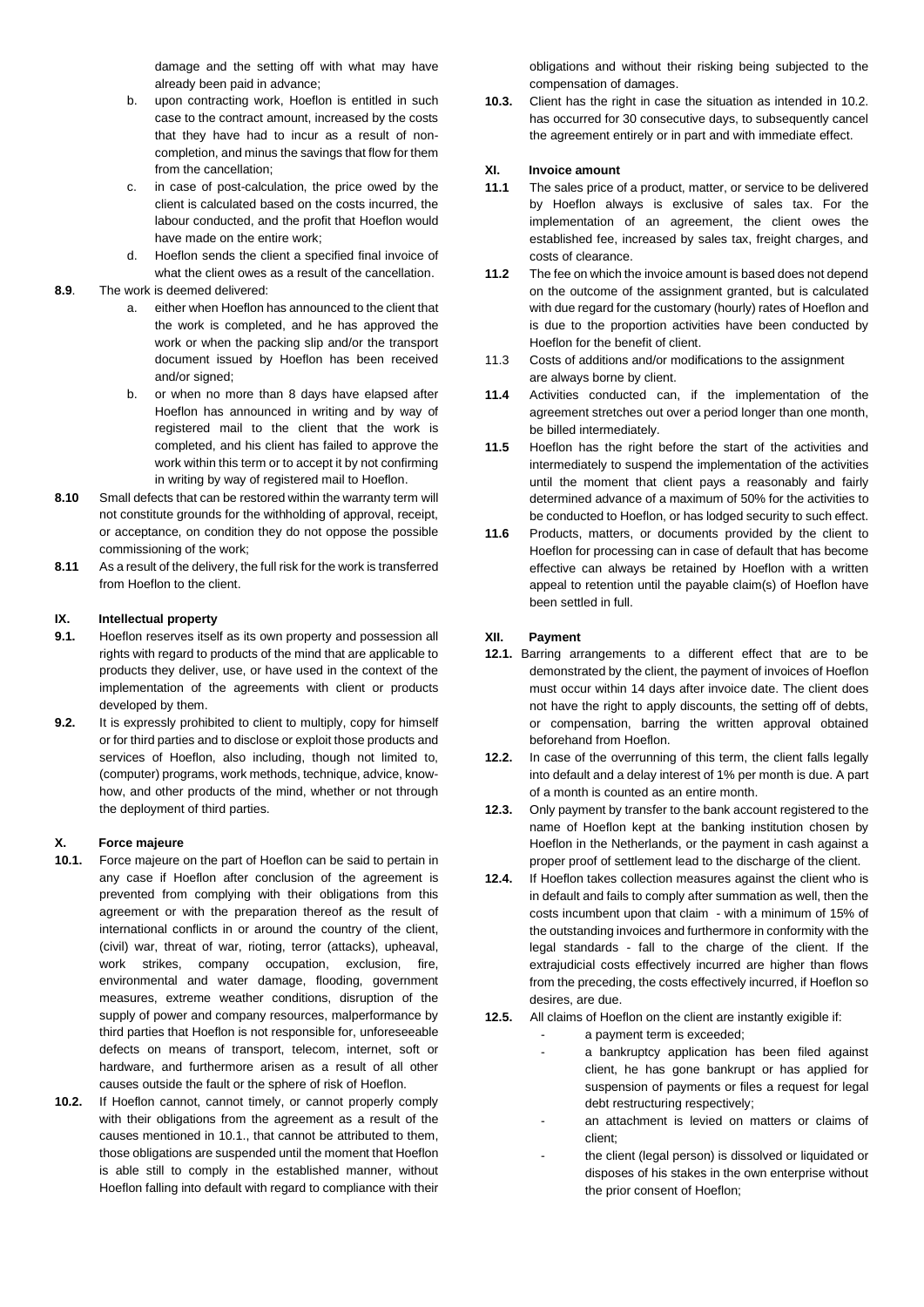- the client (natural person) is placed under forced administration, falls into legal debt restructuring, loses the free disposal of his assets, or passes away.
- **12.6.** In case of an assignment jointly granted by multiple (legal) persons, clients, to the extent the delivery or activities were conducted for the benefit of joint clients, are severally and jointly liable for the full payment of the invoice amount.

## **XIII. Complaint**

- **13.1.** A complaint with regard to the activities conducted or the invoice amount must be communicated within 30 days after the implementation of the activities that the client complains about, or within 30 days after discovery of the defect, if the client proves that he could not reasonably have discovered the defect before during receipt of delivery, to Hoeflon. Complaints received later on are no longer eligible to be taken under advisement.
- **13.2.** The proof of the legitimacy of the complaint lies with client and must occur in writing to the satisfaction of Hoeflon.
- **13.3**. Any right to file complaint lapses if:
	- a. the matters were transported, treated, used, processed, or stored improperly, inexpertly. or in violation of the instructions given by or on behalf of Hoeflon;
	- b. the matters were worked or processed by or on behalf of the client himself;
	- c. the client does not, does not properly, or does not timely comply with any obligation flowing for him from the underlying agreement vis-a-vis Hoeflon.
- **13.4** In case a timely, and in the opinion of Hoeflon legitimate, complaint is made by the client in the matter of a quality deviation with respect to the established assignment or standard, Hoeflon will exert itself to restore this at the shortest possible notice. The client is obligated to keep the matter with regard to which the complaint was made for a reasonable term, though in any event for 20 work days, available for Hoeflon and observe all care that may reasonably be demanded of him.
- **13.4.** If the quality deviation from the established standard is of a minor nature with respect to the total of the maters delivered on the delivery date, no replacement will occur, while Hoeflon will exclusively be obliged to refund the demonstrable reduced value.
- **13.5.** The client loses all rights and authorisations that fell to him on grounds of defectiveness if he has not filed complaint within the terms stated above and/or has not given Hoeflon the opportunity in writing to restore the defects within a reasonable term. After expiry of the terms indicated above what was delivered counts as irrevocably and unconditionally accepted by the client.
- **13.6.** Complaints as intended in 13.1. do not suspend the payment obligation of client.
- **13.7.** In case of a timely and legitimately filed complaint, Hoeflon has the choice between adjustment of the compensation billed, the improvement or carrying out anew free of charges of the rejected activities, or not to carry out the assignment (anymore) entirely or in part against a refund in proportion of the invoice already paid by the client.

#### **XIV. Liability**

**14.1.** If an error is made because the client has provided Hoeflon with incorrect or incomplete information, or he has not (timely) provided the (necessary) information, Hoeflon is never liable for the damage that has arisen through or as a result of this and Hoeflon does not accept any liability.

- **14.2.** The liability of Hoeflon in connection with any possible shortcomings in the matter of matters or products delivered by them and/or of services provided is limited to the amount of the purchase sum of the delivered matters or products or the value of the service delivered, as evinced by the agreement that regards the delivery or provision of services. The liability of Hoeflon is always limited to the amount that they receive in the matter from their business liability insurer after establishment of liability. If and to the extent for whatever reason no disbursement were to occur pursuant to said insurance, any liability of Hoeflon is further excluded.
- **14.3.** Hoeflon will, unless in the event of wilful intent or deliberate recklessness, never be liable for a defect to a delivered matter or product or an error in the additional provision of services that is the result of any defect in or manner of treatment of a raw material delivered to them by a third party or on a ready product or semi-manufactured product delivered to them.
- **14.4.** Hoeflon does not accept any liability in the context of deliveries or the provision of services to the client for indirect damage, such as, though not limited to: business, consequential, or immobilisation damage, waiting times and loss of income and profits, loss of customers, environmental damage, damage to name and/or goodwill, that the client will incur as a result of the fact that the delivered matters manifest or have a defect and/or that the provision of services was not conducted correctly, unless the client demonstrates that wilful intent or deliberate recklessness pertains on the part of Hoeflon or that he proves that Hoeflon was aware of the defect and the client is able to specify and prove the amount of his damage.
- **14.5**. Any claim towards Hoeflon on such account, except those recognized in writing by or on behalf of Hoeflon, expires and lapses in derogation to the legal limitation periods through the simple expiry of 12 months after the arisal of the claim.
- **14.6**. The employees of Hoeflon or ancillary persons deployed by Hoeflon for the implementation of the agreement can appeal vis-a-vis the client to all means of defence to be derived from the agreement, as if they were a party to that agreement themselves.
- **14.7**. The client will indemnify Hoeflon, their employees and the ancillary persons deployed by them completely for any form of liability in connection with the implementation of the agreement. In connection with the indemnification obligation, the buyer is bound, e.g., to refund the reasonable costs of defence against third-party claims.
- **14.8.** Upon the deployment of this parties by Hoeflon, Hoeflon will always observe due diligence. Hoeflon is not liable for any possible shortcomings of these third parties.
- **14.9.** The exclusion of liability also applies in case of force majeure as intended in art. X.
- **14.10**. The exclusion of liability does not apply to wilful intent or gross fault on the part of Hoeflon and/or their subordinates. The burden of proof for this lies with the client.
- **14.11**. Client safeguards Hoeflon against all claims of third parties that directly or indirectly, through means or immediately, are related to the implementation of an agreement.

# **XV. Warranty**

- **15.1**. Within the boundaries of the following provisions, Hoeflon commits itself to restore defects that at the time of delivery were present already but only became manifest after the delivery free of charges.
- **15.2**. This obligation only encompasses defects that at the time of delivery and correct commissioning were not reasonably perceivable and which become manifest in case of the proper manner of using the work. It does not comprise defects that are the result of insufficient maintenance by the client,